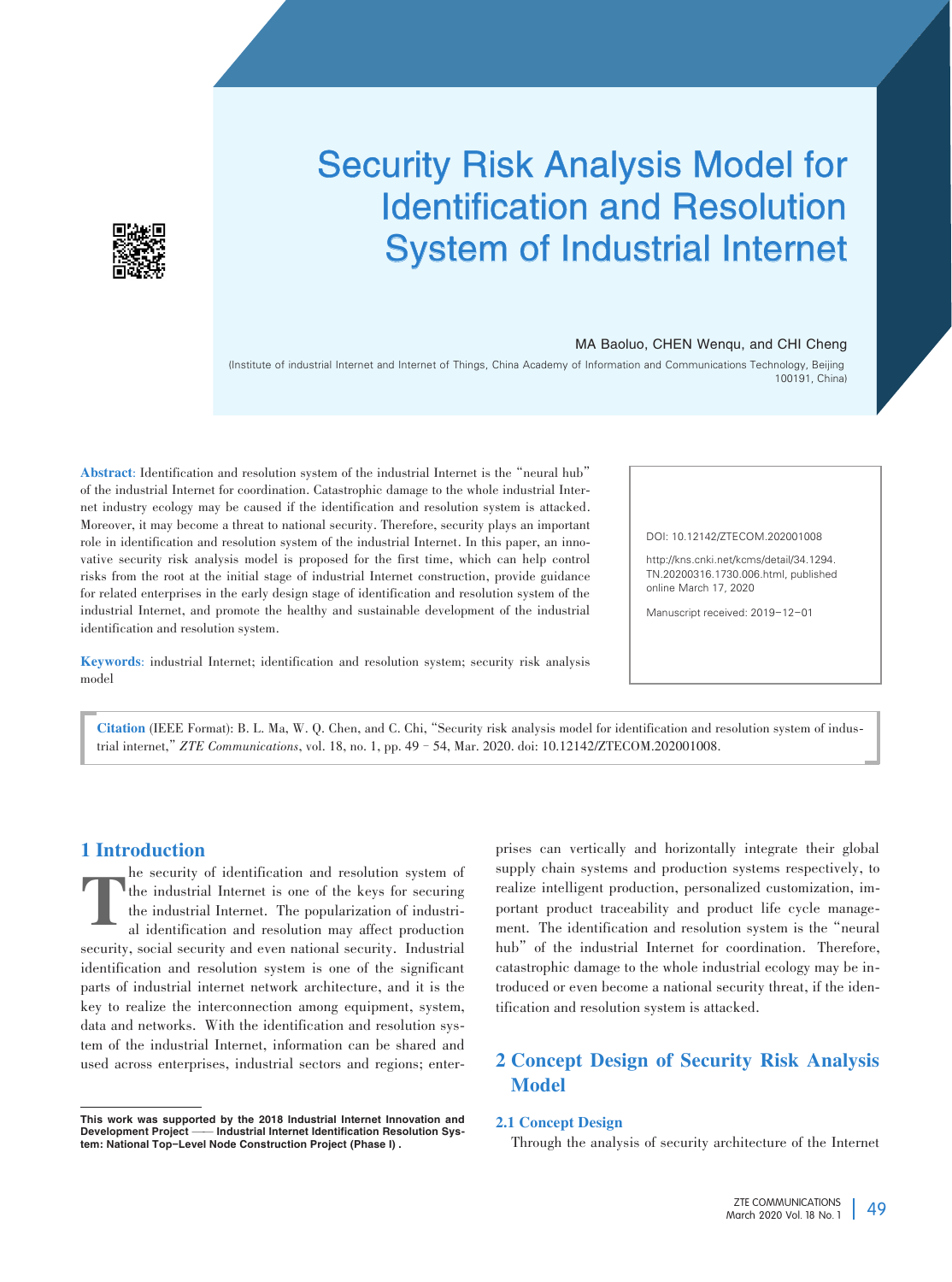and the industrial Internet abroad [1], an innovative security risk analysis model has been developed combing the characteristic of the industrial identification and resolution system of the industrial Internet, to provide guidance for security construction of the identification and resolution system of industrial internet, help control risks from the root at the initial stage, and improve the security protection capability.

# 2.2 Overall Architecture of Security Risk Analysis Model

The core of the security risk analysis model are three perspectives: the security risk analysis perspective, the security risk management perspective and the security protection perspective. The key elements in each of the perspectives are outlined in Fig. 1.

In the architecture, the security risk analysis perspective includes four key risk analysis elements: the architecture security risk analysis, the identity security risk analysis, the data security risk analysis and the operation security risk analysis. The security risk management perspective includes the security risk objective, the security risk identification and the security risk policy. The security risk protection perspective includes industrial sector supervision, security monitoring, situation awareness, threat perception and response processing.

As shown in Fig. 1, these three perspectives form the basis of the security analysis model. They are relatively independent, while they are intertwined and form an organic architecture of the security risk analysis model for the identification and resolution system of the industrial Internet. The security risk analysis often performs within each of the perspectives to which they belong. However, this is not to imply



▲Figure 1. Overall architecture of the security risk analysis model for identification and resolution system of industrial internet.

that the risk analysis is always to be resolved within each of the perspectives, being separated with that in other perspectives. In the following sections, a detailed illustration will be introduced.

# 2.2.1 Security Risk Analysis Perspective

The security risk analysis perspective includes the architecture security risk analysis, the identity security risk analysis, the data security risk analysis and the operation security risk analysis, as shown in Fig. 2.

The architecture security risk analysis is mainly composed of the node of identification and resolution availability risk, the inter-node collaboration risk and the key node correlation risk.

The identity security risk analysis mainly includes four kinds of risks about people, machines and objects, which are identity deception, unauthorized access, the authority chaos, and the device vulnerabilities [2].

The data security risk analysis [3] mainly focuses on the risk of theft and tampering identity resolution registration data, resolution data and log data, the risk of privacy data disclo⁃ sure, and the risk of data loss.

The operation security risk analysis includes the risk of personnel management, institutional management and operation process management.

# 2.2.2 Security Risk Management Perspective

The objective of the security risk management perspective is to provide guidance for constructing a risk management mechanism with the ability to improve the security continuously, illustrated by Fig. 3.

In Fig. 3, the risk objective refers to the object of risk assessment and business guarantee of the identification and resolution system of the industrial Internet.

Risk identification refers to possible identified risks that may occur according to the risk objective.

Risk policy provides corresponding security protection strategies according to the existing risks.

#### 2.2.3 Security Risk Protection Perspective

In view of the various risks faced by the identification and resolution system of the industrial Internet, the security risk protection perspective clarifies the guidance from the whole life cycle and facilitates the risk closed-loop control. Fig. 4 shows the core of the security risk protection perspective, including five areas: the industrial supervision, the security monitoring, the security situation awareness, the threat perception, and the response processing. The supervision from industrial sectors is centralized in this perspective, which implicates that attention needs to be paid during the construction of the security protection network.

In Fig. 4, the supervision from industry represents the unified leadership and command, in order to establish a joint-action mechanism. The security monitoring aims at four risk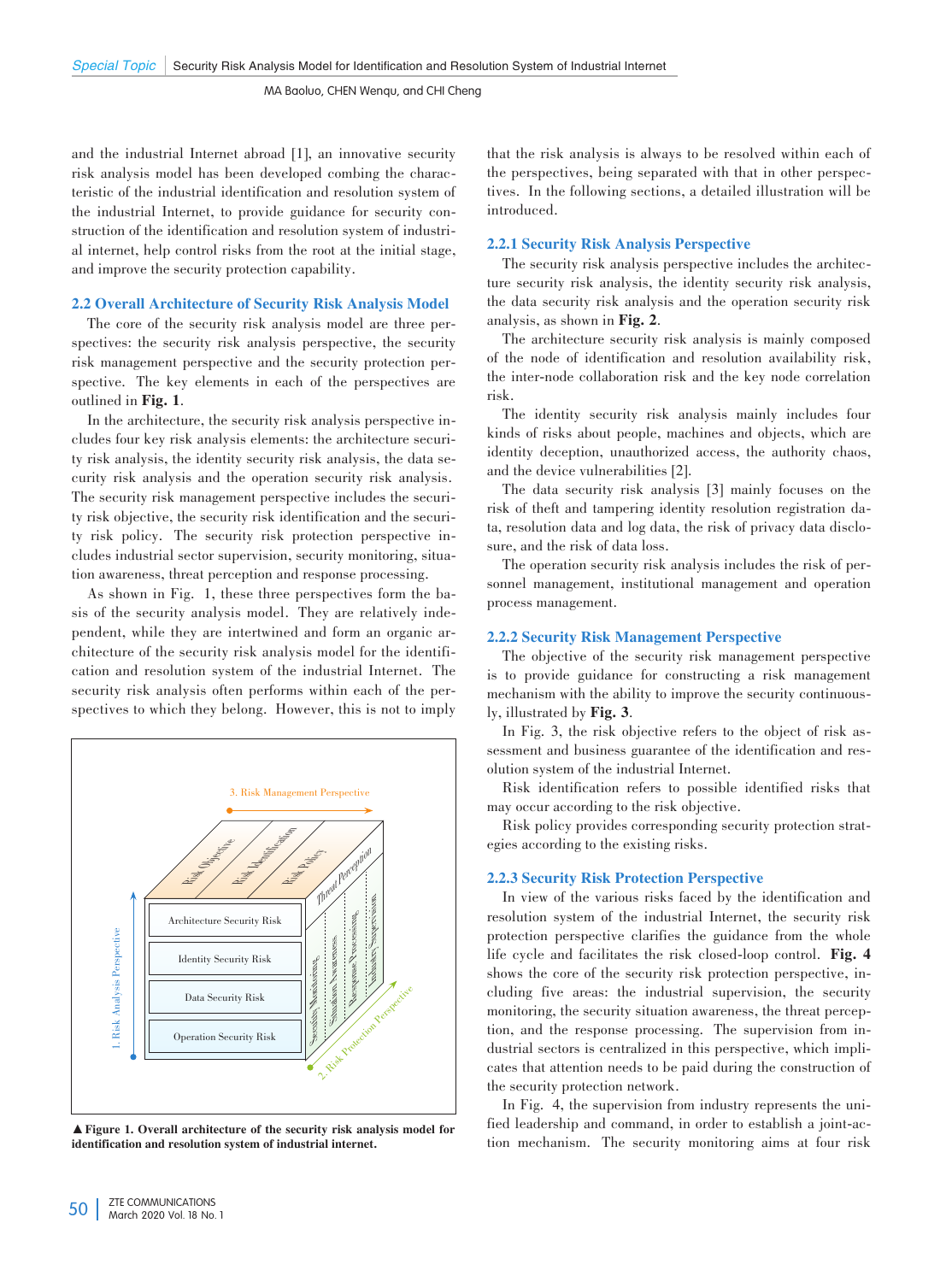

▲Figure 2. Schematic diagram of the security risk analysis perspective.



▲ Figure 3. Schematic diagram of the security risk management per⁃ spective.



▲Figure 4. Schematic diagram of the security risk protection perspec⁃ tive.

analysis objects above to carry on risk monitoring. The security situation awareness refers to the deployment response and real-time awareness of security risks. The early threat perception addresses the risks found by the situation awareness and issues early warnings. The response processing deals with security risks in time by the establishment of a response mechanism.

# 3 Proposed Security Risk Analysis Model

# 3.1 Architecture of Risk Analysis Model

The architecture of the identification and resolution system of the industrial Internet adopts the tree hierarchical architecture (Fig. 5); basically, it is a distributed information system. The identification and resolution system of the industrial Internet consists of clients, resolution servers, mirror servers, proxy servers, and cache servers. The security of this architecture depends on the security of each part. A problem arising at any layer of the architecture may affect the security of the whole architecture to some extent [4].

There are many risks in the identification and resolution system of the industrial Internet, such as the risk of node avail ability, the risk of inter-node collaboration, and the risk of key node correlation.

1) Risk of node availability.

The risk of node availability refers to the risk of availability faced by each node in each layer of the architecture. If one node is attacked, the availability of the node will be threatened, as a consequence, the node function will be failed or inaccessible. To be specific, the main risk of node availability is Distributed Denial of Service (DDoS) attack.

2) Risk of inter-node collaboration.

The risk of inter-node collaboration is an intrinsic risk of identification and resolution system of the industrial Internet. It refers to the risk of delay in the process of data synchronization or replication, which may consequently result in data inconsistency or data integrity problems, when there is a problem in the process of resolution. The risk of inter-node collaboration mainly includes proxy service delay, mirror server delay, and more.

3) Risk of key node correlation.

The risk of key node correlation exists in the failure of key node functions caused by the problems of other key nodes in the identification and resolution system of the industrial Internet, weakening the system's reliability or robustness. The risk of key nodes correlation includes cache breakdown, cache penetration, and attack reflection/magnification.

# 3.2 Identity Risk Analysis

Identity security is the important entrance of identification and resolution system of the industrial Internet. The user system requires users to authenticate first; obviously, the identity security is of great importance. Different roles, from people,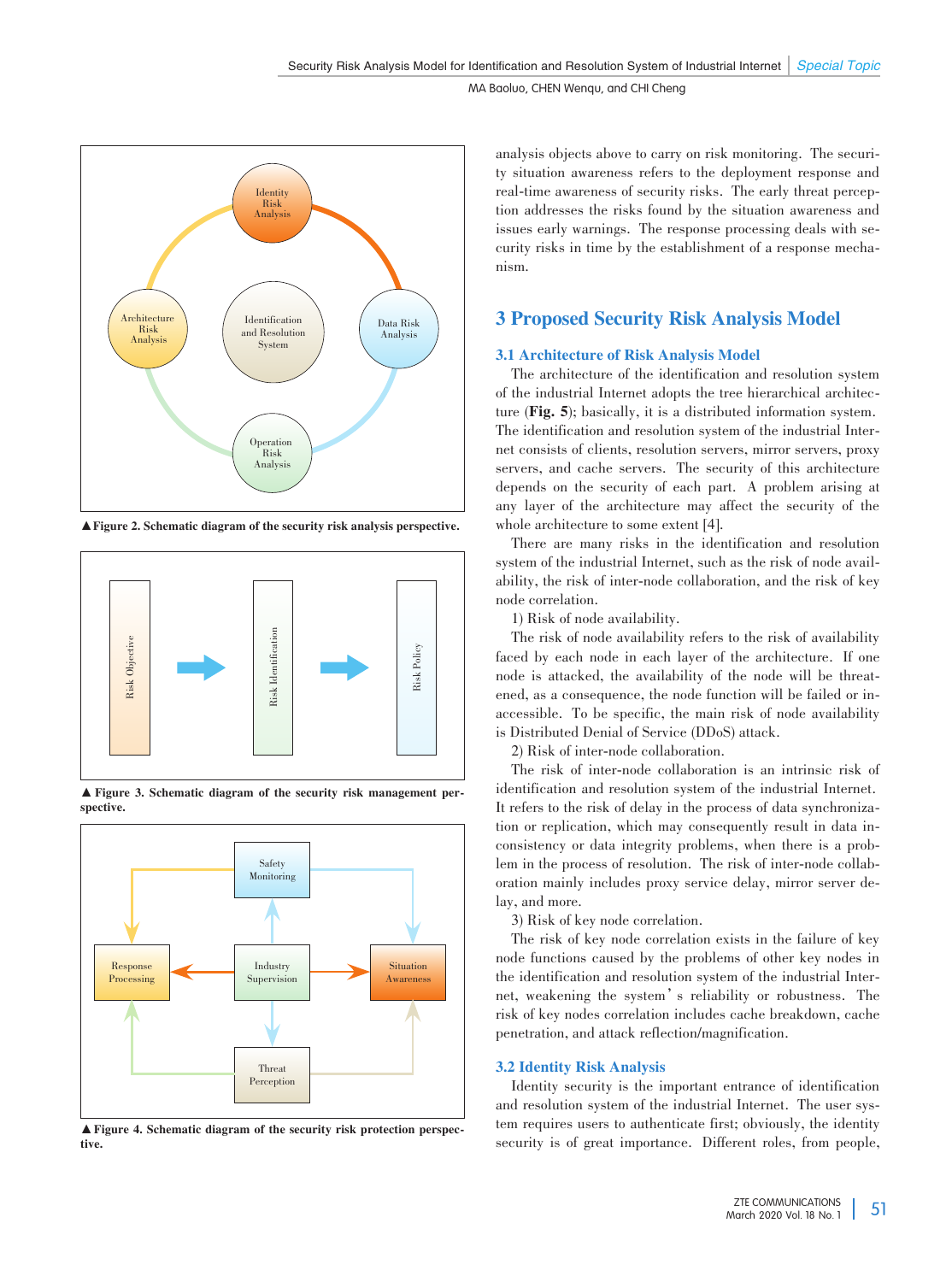MA Baoluo, CHEN Wenqu, and CHI Cheng

machines to objects, in the identification and resolution system have different authentication levels, and any risk point can cause authority or trust to be infringed [5].

The main risk points for different identity roles are shown in **Table 1**.

1) Identity deception.

Identity deception can also be called identification defraud in the identification and resolution system of the industrial Internet. The related risk analysis will be conducted in three perspectives: people, machines and objects.

2) Unauthorized access.

Unauthorized access mainly refers to the ability to access resources that exceed the user's authentication. For example, the identity administrator should only manage the identity function without the function of the ordinary user; if the identity administrator appears to have the function of the ordinary user, this is unauthorized access.

3) Disordered authority.

There are a vast number of devices and people using the identification and resolution service. This gives hackers the chance to enter the system without proper authentication, by means of injection, infiltration, etc., to cross the access management system.

4) Device vulnerabilities.

The servers, clients or terminals in the identification and resolution system of the industrial Internet may have security vulnerabilities or use components with known vulnerabilities. Device vulnerability [6] makes it easier for attackers to pass the set access control policy, get remote control and tamper the device data.



▲Figure 5. Architecture of identification and resolution system of industrial Internet.

#### ▼Table 1. Security risks for identity

| <b>Identity Category</b> | <b>Specific Identity</b>              | <b>Risk Points</b>                                                                             |
|--------------------------|---------------------------------------|------------------------------------------------------------------------------------------------|
| People                   | Administrator for identification data | Identity deception; unauthorized access; authority chaos                                       |
|                          | User                                  |                                                                                                |
|                          | Administrator for identification      |                                                                                                |
|                          | Third party supervisor                |                                                                                                |
| Machines                 | International root node               | Identity deception; device vulnerability                                                       |
|                          | National top level node               |                                                                                                |
|                          | Secondary node                        |                                                                                                |
|                          | Enterprise node                       |                                                                                                |
|                          | Recursive resolution node             |                                                                                                |
|                          | Industrial client                     |                                                                                                |
| Objects                  | Industrial Internet terminal          | Identity deception; false correlation between identification and product; device vulnerability |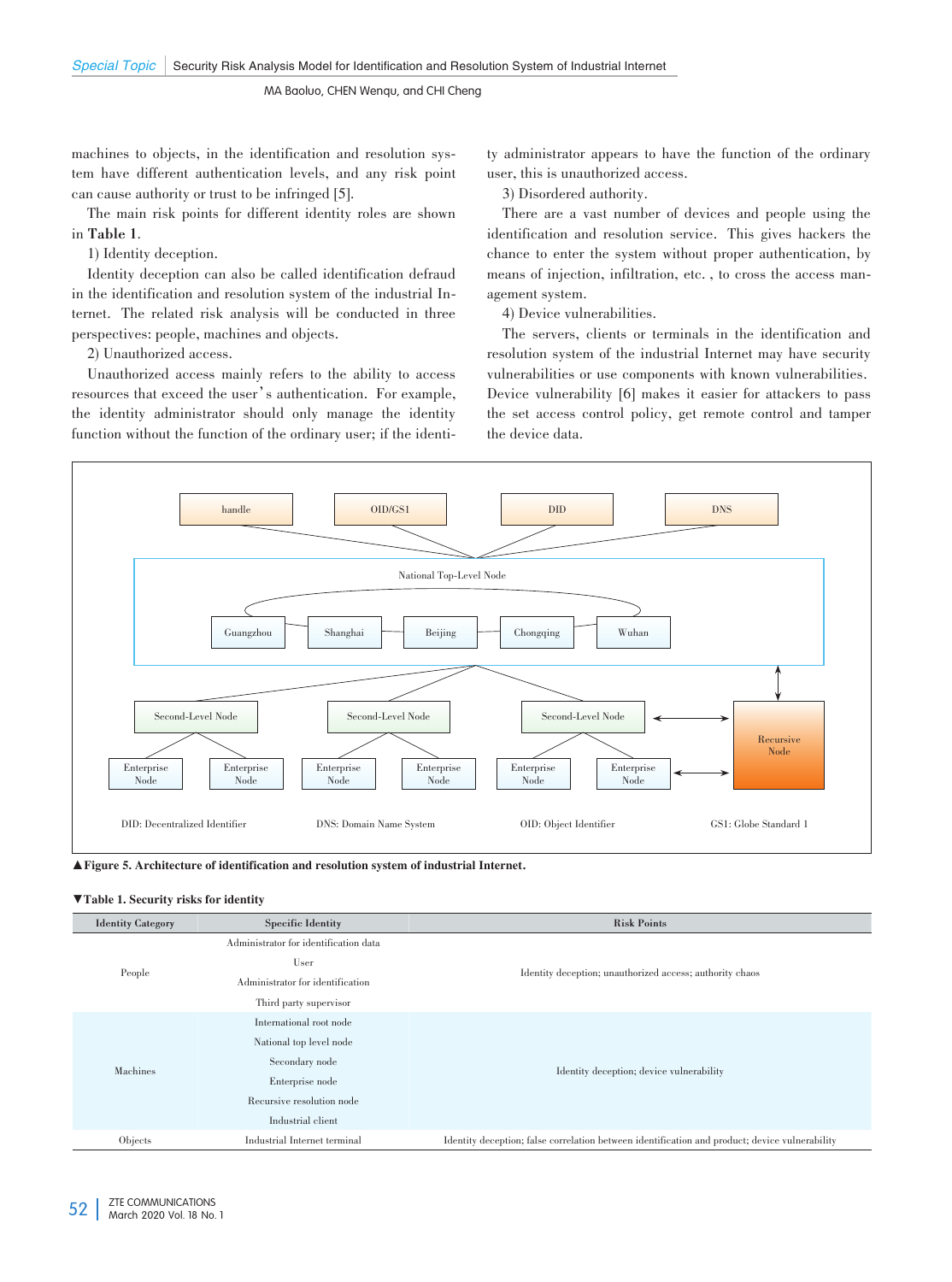MA Baoluo, CHEN Wenqu, and CHI Cheng

## 3.3 Data Risk Analysis

There are three types of data in the identification and resolution system of the industrial Internet, including identification registration data, identification resolution data, and log data. Data security includes three dimensions: data integrity, data confidentiality and data availability. According to GB/T 37988/2019"Information Security Technology Data Security Capability Maturity Model" [7], identification data security involves data acquisition, data transmission, data storage, data usage, data exchange, and data destruction. Based on the aforementioned, the security risk is mainly composed of the risk of date theft and tampering, the risk of privacy data leakage, and the risk of data loss.

## 1) Data theft.

The risk of industrial identification resolution data theft is mainly to destroy the confidentiality of data. The data is obtained by unauthorized users, which makes the identification registration data, identification resolution data or log data breach. It may occur in the data acquisition process, data transmission process, data exchange process and data storage process.

#### 2) Data tampering.

When industrial devices are connected to the industrial Internet, attackers have the opportunity to read and modify the data stored in the devices by physical or remote access to the connected devices. There is a risk that the data is maliciously tampered and falsified, which makes the algorithm and processing cracked, leading to the registration data, the resolution data and the log data in the identification system are tampered.

# 3) Private data leak.

The absence of effective safety protection measures is high likely to cause private data leak of industrial enterprises such as key equipment data, product data, management data, and customer data in the process of using identification and resolution service. The consequence could be significant loss for person and enterprise. In some case, it could even bring incalculable losses to the whole country.

4) Data loss.

In the process of using identification data, if there are no secure protection measures and proper backups, data may be lost due to several reasons. First, illegal operative may maliciously delete the data after obtaining access through attacks on the cache or proxy server. Second, data loss may be caused by the server damage in natural disasters. Last but not least, data loss may be caused by operation mistakes, like unintentionally deleting data. Data loss and failure in recovery of important data such as key equipment data, key product data and user data, could be great losses to industrial enterprises.

# 3.4 Operational Risk Analysis

Operational risk management plays a vital role in identify-

ing, measuring, supervising, controlling and reporting the operational risk of second-level nodes. With the development of identification ecology, more and more participants involved. The increasingly growth of user number and continual system expanding bring new challenges to the operation of identification and resolution system of the industrial Internet. The internal and external risks will affect the security and controllable operation of the whole identification and resolution system. The operational risks include risks from personnel management, branch management and process management.

1) Risk from personnel management.

The operation of the identification and resolution system of industrial internet requires high reliability and high security. All employees who may affect the operation of identity allocation, identity resolution, business management, data management, etc. (collectively referred to as"personnel") may affect the normal operation of the system. They are referred to as trusted roles. The risk of personnel management includes the risk of role identification, key position role management, personnel operation and personnel control.

2) Risk from branch management.

Branch management risk mainly refers to the life cycle management risk of entities that provide corresponding identification services in the identification and resolution system of the industrial Internet. The risk of branch management mainly includes the authorization risk of branch office, the operation risk of branch office and the risk of service termination of branch office.

3) Risk from process management.

The operation of the identification and resolution system of the industrial Internet involves a series of business processes. The management of business processes is necessary. Otherwise, operators can only use their own experience in their work with great arbitrariness, negatively affecting the system operation and potentially bringing the risk of application pro⁃ cess management of secondary nodes.

# 4 Conclusions

An innovative unified security analysis model for identification and resolution system of the industrial Internet is proposed in this paper, based on the thorough study of the security risk in industrial internet. This is significant for promoting the industrialization of identification and resolution system and corresponding service. First, it helps control risks from the root at the initial stage of identification and resolution system of industrial internet construction. Within this model, the risk points, risk events including their cause and possible consequence, appropriate protection measures, can be identified in early stages. Second, it provides guidance for security construction of the identification and resolution system of industrial internet. Last but not least, it promotes the industrial common view to develop and use the identification and resolution